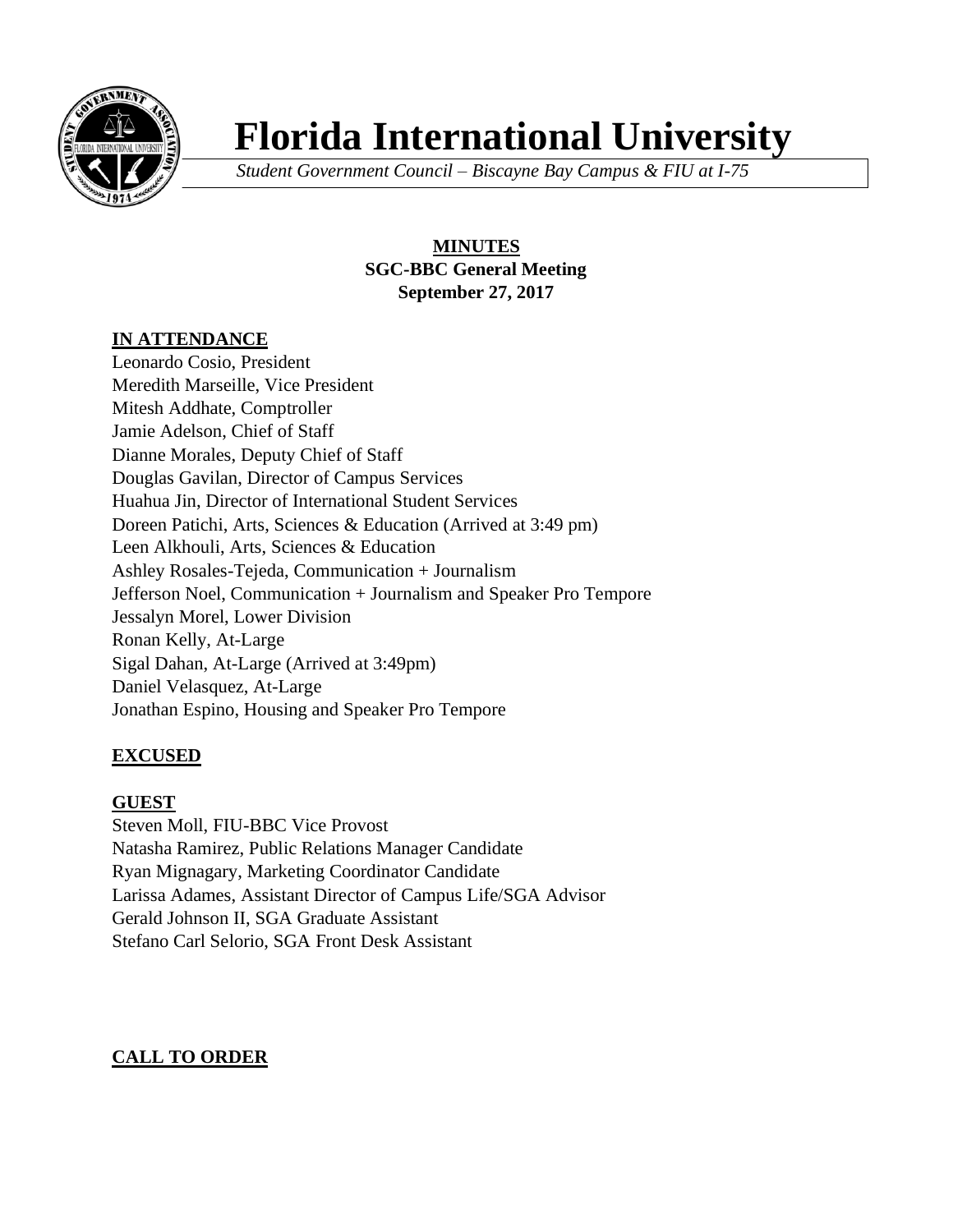The Student Government Association (BBC) held a meeting on September 27, 2017 – Locale (Room 221) The meeting was called to order at 3:47 pm, approximately, by President Leonardo Cosio who presided over the meeting in its entirety.

# **APPROVAL OF MINUTES**

A motion to approve the minutes of the [August 30, 2017] General meeting was made by Senator [Ronan Kelly] and seconded by Senator [Doreen Patichi].

# **PRESIDENT'S REPORT**

President Leonardo Cosio stated the following,

• In collaboration with the Chief of Police and MMC, in sponsoring for an app to that will help students put an alarm with their automobiles

# **VICE PRESIDENT'S REPORT**

Vice President Meredith Marseille stated the following,

- Round-table meeting with (Governing Council of Presidents) will be bi-weekly starting October 5, 2017 from 9-10am
- Coordination with Math Lab to aid students in their education
- Held a meeting with Healthy Living to raise awareness about the "negative stigma" towards the Food Pantry
- In the works of collaborating with MMC-SGA's Speaker Pro

# **COMPTROLLER'S REPORT**

Comptroller Mitesh Addhate stated the following,

● Holding meetings with Council Members about the funds of SGA-BBC

## **SPEAKER OF THE SENATE REPORT**

Housing and Speaker Pro Tempore Jonathan Espino stated the following,

• Updated Statutes based from the Senate Meeting on September 25, 2017

## **SENATOR REPORTS**

Senator of Communication + Journalism Ashley Rosales-Tejeda stated the following,

• Planning to meet with the Vice Provost

Senator of At-Large Daniel Velasquez stated the following,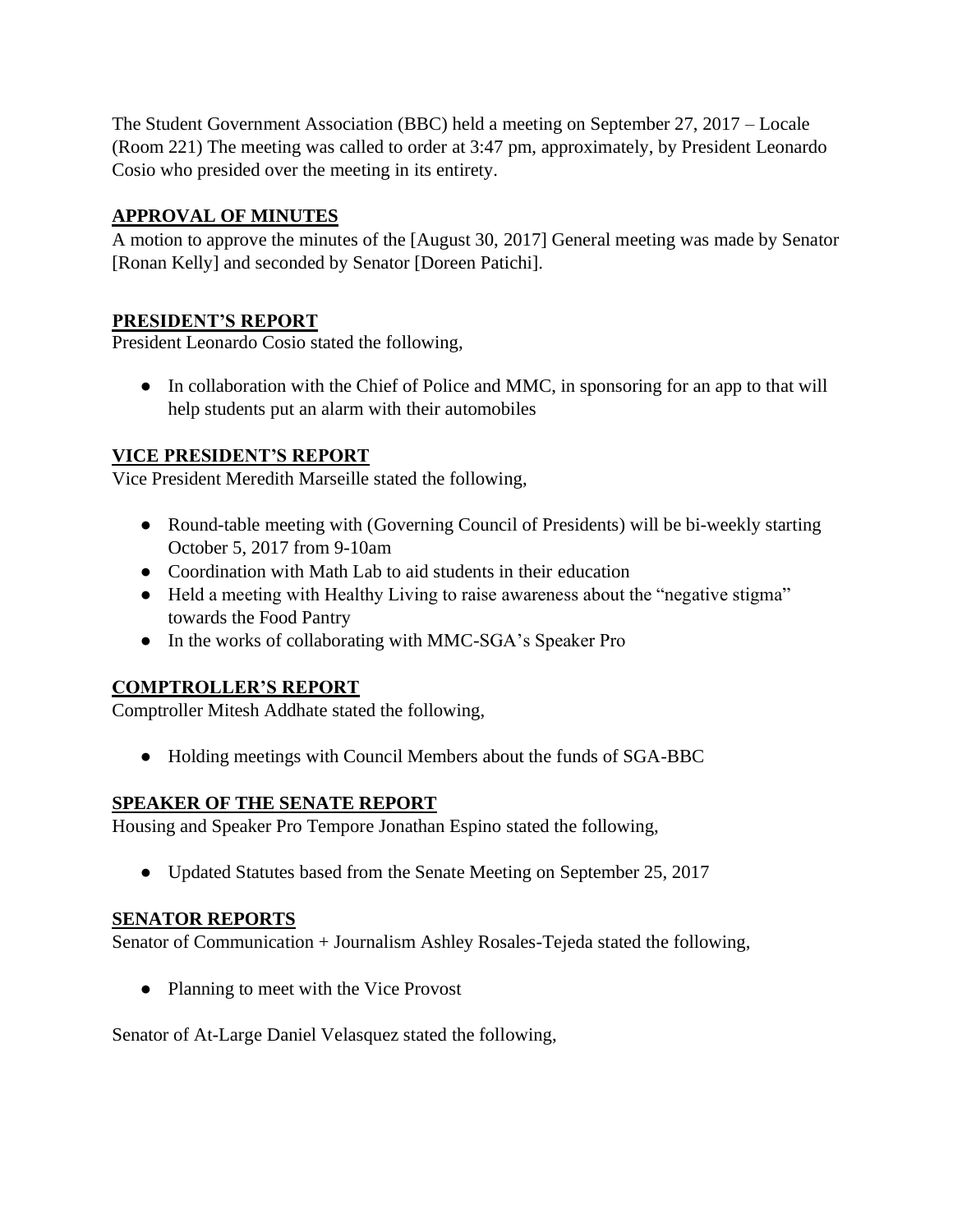• Encourage other cabinet members to attend a Bayview constitution discussion held by Senator of At-Large Daniel Velasquez and Senator of Communication + Journalism Jefferson Noel

Chief of Staff Jamie Adelson mentioned the following,

● Public Relations Manager and Marketing Coordinator Candidates

Senator of Communication + Journalism and Speaker Pro Tempore Jefferson Noel stated the following,

- Will be holding a meeting with SPC and Healthy Living on October 5, 2017 from 3:00 pm – 6:00 pm
- A video will be produced by Panther Productions
- "Meet and Beat with the Dean" is being planned for a name change

# **ADVISOR'S REPORT**

SGA Advisor Larissa Adames stated the following,

- Fall Retreat will be held on October 6, 2017
- The majority of the FERPA release forms have been received but will contacting students who have not complete them
- Information will be sent through OrgSync

Graduate Assistant Gerald Johnson stated the following,

- Emphasized to RSVP for the Fall Retreat on October 6, 2017
- Clean up the Bay Event on possibly October 23, 2017
- The Intern Program consists of 6 interns
- Highly encourage the Council Members to create a Transition Manual

## **OLD BUSINESS**

Please refer to APPROVAL OF MINUTES.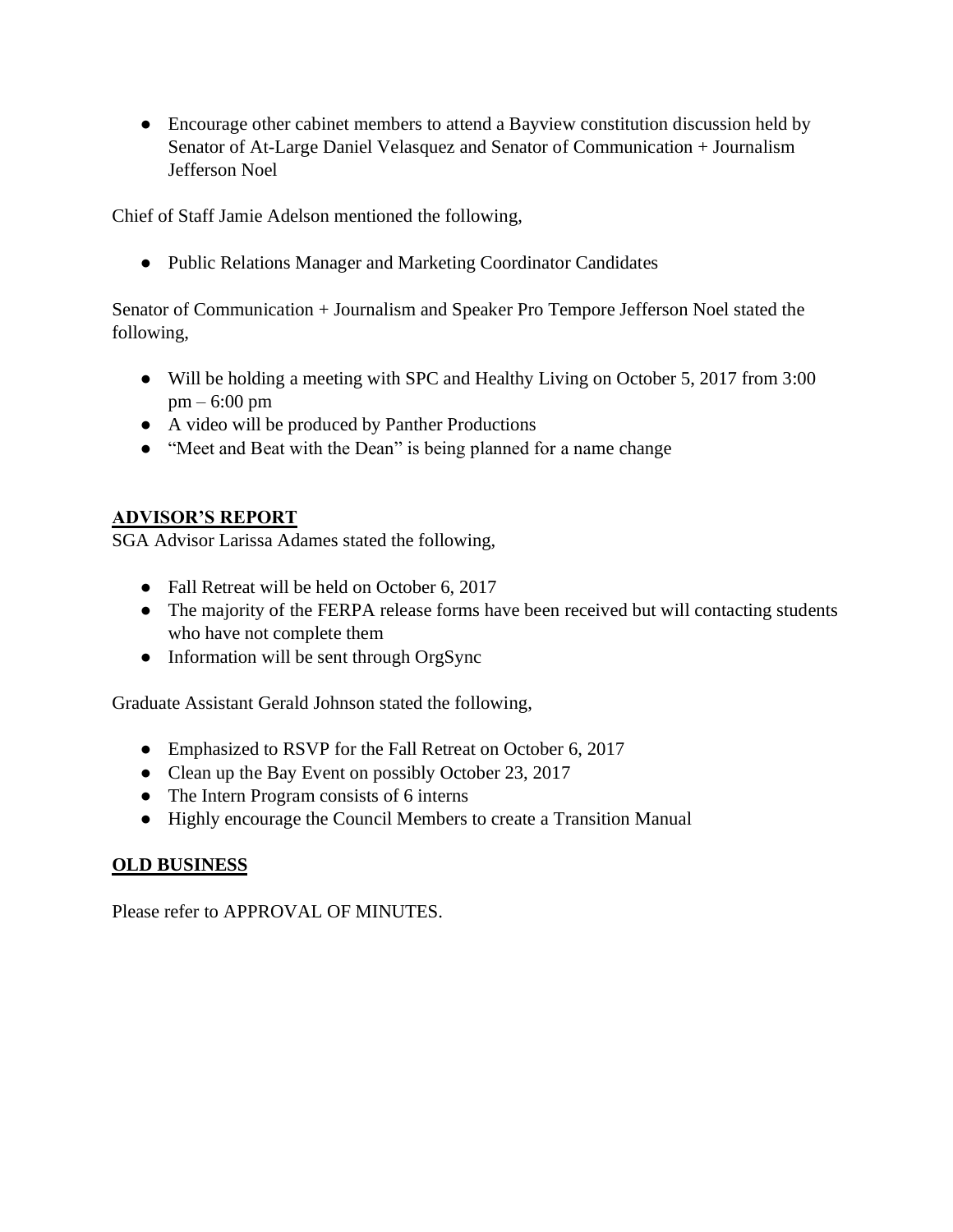# **NEW BUSINESS**

- Appointments
	- Natasha Ramirez Candidate for Public Relations Manager

A motion to appoint [Natasha Ramirez] for [Public Relations Manager] was made by Senator [Ronan Kelly] and seconded by Senator [Daniel Velasquez].

The motion passed with 8 in favor; 1 abstained.

| <b>AYE</b>                                                           | Doreen Patichi, Arts, Sciences & Education (Arrived at 3:49 pm)            |  |
|----------------------------------------------------------------------|----------------------------------------------------------------------------|--|
| AYE                                                                  | Leen Alkhouli, Arts, Sciences & Education                                  |  |
| AYE                                                                  | Ashley Rosales-Tejeda, Communication + Journalism                          |  |
| AYE                                                                  | Jessalyn Morel, Lower Division                                             |  |
| AYE                                                                  | Ronan Kelly, At-Large                                                      |  |
| AYE                                                                  | Sigal Dahan, At-Large (Arrived at 3:49pm)                                  |  |
| AYE                                                                  | Daniel Velasquez, At-Large                                                 |  |
| AYE                                                                  | Jonathan Espino, Housing and Speaker Pro Tempore                           |  |
| <b>ABSTAIN</b>                                                       | Jefferson Noel, Communication + Journalism and Speaker Pro Tempore "Due to |  |
| the personal attachment circumstances with President Leonardo Cosio" |                                                                            |  |

○ Ryan Mignagary - Candidate for Director of Marketing

A motion to appoint [Ryan Mignargary] for [Director of Marketing] was made by Senator [Jefferson Noel] and seconded by Senator [Ronan Kelly].

The motion passed unanimously.

| AYE        | Doreen Patichi, Arts, Sciences & Education (Arrived at 3:49 pm) |
|------------|-----------------------------------------------------------------|
| <b>AYE</b> | Leen Alkhouli, Arts, Sciences & Education                       |
| AYE        | Ashley Rosales-Tejeda, Communication + Journalism               |
| AYE        | Jessalyn Morel, Lower Division                                  |
| <b>AYE</b> | Ronan Kelly, At-Large                                           |
| <b>AYE</b> | Sigal Dahan, At-Large (Arrived at 3:49pm)                       |
| <b>AYE</b> | Daniel Velasquez, At-Large                                      |
| <b>AYE</b> | Jonathan Espino, Housing and Speaker Pro Tempore                |
|            |                                                                 |

AYE Jefferson Noel, Communication + Journalism and Speaker Pro Tempore